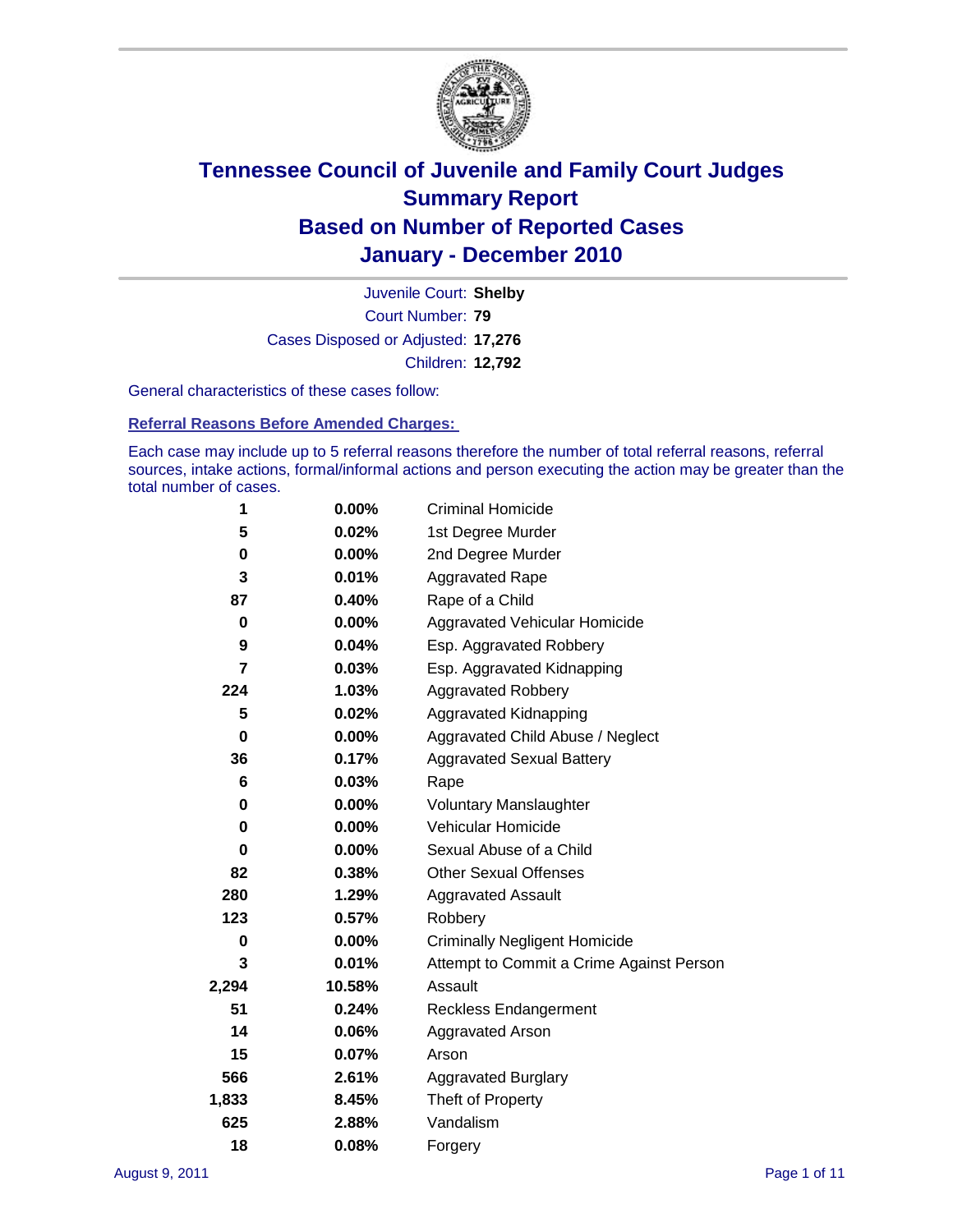

Court Number: **79** Juvenile Court: **Shelby** Cases Disposed or Adjusted: **17,276** Children: **12,792**

#### **Referral Reasons Before Amended Charges:**

Each case may include up to 5 referral reasons therefore the number of total referral reasons, referral sources, intake actions, formal/informal actions and person executing the action may be greater than the total number of cases.

| 0        | 0.00%    | <b>Worthless Checks</b>                                     |
|----------|----------|-------------------------------------------------------------|
| 7        | 0.03%    | Illegal Possession / Fraudulent Use of Credit / Debit Cards |
| 247      | 1.14%    | <b>Burglary</b>                                             |
| 52       | 0.24%    | Unauthorized Use of a Vehicle                               |
| 5        | 0.02%    | <b>Cruelty to Animals</b>                                   |
| 212      | 0.98%    | Sale of Controlled Substances                               |
| 179      | 0.83%    | <b>Other Drug Offenses</b>                                  |
| 708      | 3.27%    | Possession of Controlled Substances                         |
| 160      | 0.74%    | <b>Criminal Attempt</b>                                     |
| 202      | 0.93%    | Carrying Weapons on School Property                         |
| 240      | 1.11%    | Unlawful Carrying / Possession of a Weapon                  |
| 301      | 1.39%    | <b>Evading Arrest</b>                                       |
| 73       | 0.34%    | Escape                                                      |
| 31       | 0.14%    | Driving Under Influence (DUI)                               |
| 259      | 1.19%    | Possession / Consumption of Alcohol                         |
| 203      | 0.94%    | Resisting Stop, Frisk, Halt, Arrest or Search               |
| 55       | 0.25%    | <b>Aggravated Criminal Trespass</b>                         |
| 28       | 0.13%    | Harassment                                                  |
| 0        | 0.00%    | Failure to Appear                                           |
| 0        | $0.00\%$ | Filing a False Police Report                                |
| 2        | 0.01%    | <b>Criminal Impersonation</b>                               |
| 2,372    | 10.94%   | <b>Disorderly Conduct</b>                                   |
| 810      | 3.74%    | <b>Criminal Trespass</b>                                    |
| 191      | 0.88%    | <b>Public Intoxication</b>                                  |
| 108      | 0.50%    | Gambling                                                    |
| 1,160    | 5.35%    | <b>Traffic</b>                                              |
| 26       | 0.12%    | <b>Local Ordinances</b>                                     |
| $\bf{0}$ | 0.00%    | Violation of Wildlife Regulations                           |
| 85       | 0.39%    | Contempt of Court                                           |
| 99       | 0.46%    | Violation of Probation                                      |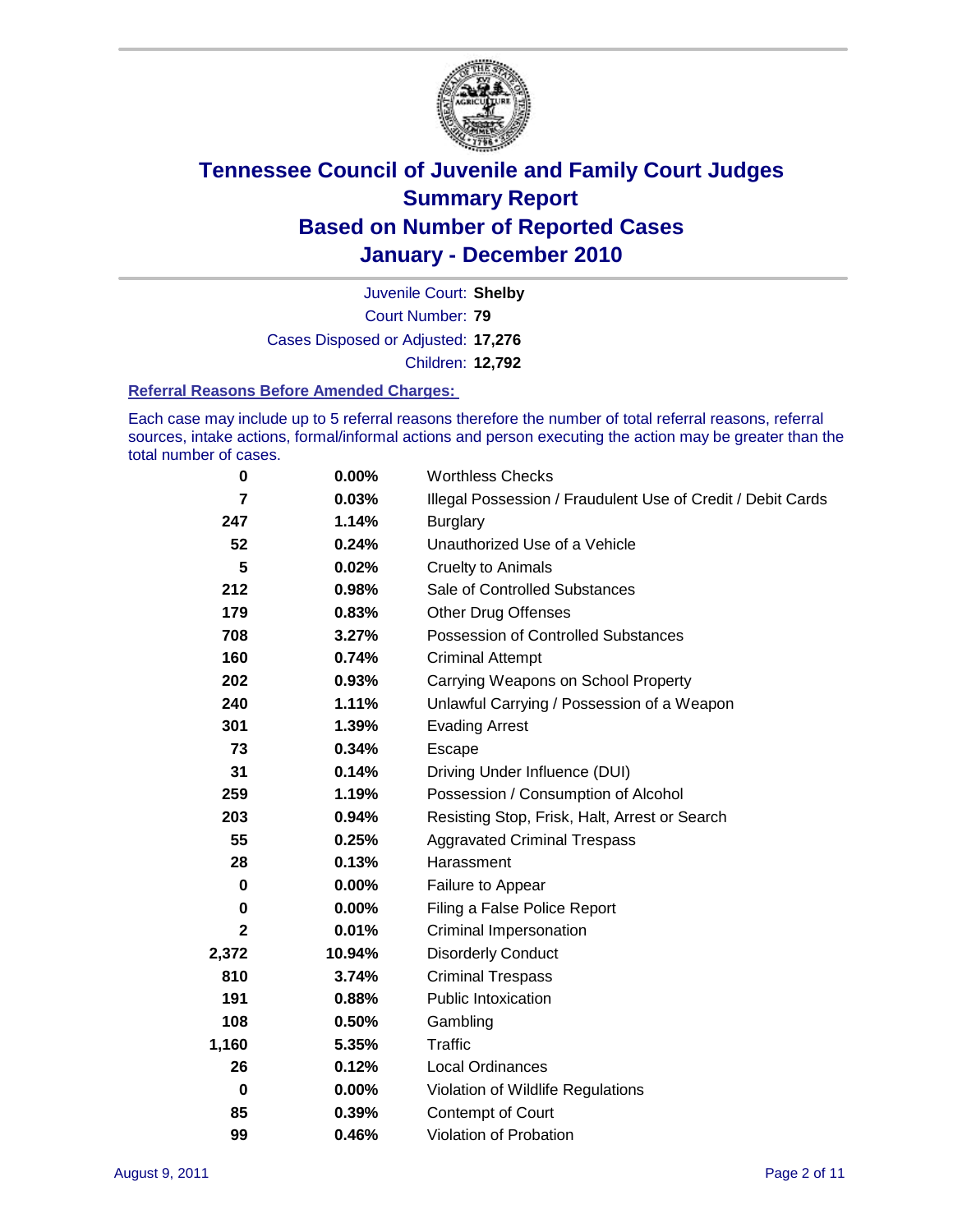

Court Number: **79** Juvenile Court: **Shelby** Cases Disposed or Adjusted: **17,276** Children: **12,792**

#### **Referral Reasons Before Amended Charges:**

Each case may include up to 5 referral reasons therefore the number of total referral reasons, referral sources, intake actions, formal/informal actions and person executing the action may be greater than the total number of cases.

| 8        | 0.04%    | Violation of Aftercare                 |
|----------|----------|----------------------------------------|
| 1        | $0.00\%$ | Unruly Behavior                        |
| 966      | 4.46%    | Truancy                                |
| 79       | 0.36%    | In-State Runaway                       |
| 17       | 0.08%    | Out-of-State Runaway                   |
| 149      | 0.69%    | Possession of Tobacco Products         |
|          | $0.00\%$ | Violation of a Valid Court Order       |
| 1,221    | 5.63%    | <b>Violation of Curfew</b>             |
| 0        | 0.00%    | Sexually Abused Child                  |
| 2        | 0.01%    | <b>Physically Abused Child</b>         |
| 2,084    | 9.61%    | Dependency / Neglect                   |
| 3        | 0.01%    | <b>Termination of Parental Rights</b>  |
| 0        | 0.00%    | <b>Violation of Pretrial Diversion</b> |
| 0        | 0.00%    | Violation of Informal Adjustment       |
| 0        | 0.00%    | <b>Judicial Review</b>                 |
| 1,220    | 5.63%    | <b>Administrative Review</b>           |
| 0        | 0.00%    | <b>Foster Care Review</b>              |
| 239      | 1.10%    | Custody                                |
| 372      | 1.72%    | Visitation                             |
| 0        | $0.00\%$ | Paternity / Legitimation               |
| 0        | 0.00%    | <b>Child Support</b>                   |
| 0        | 0.00%    | <b>Request for Medical Treatment</b>   |
| $\bf{0}$ | $0.00\%$ | <b>Consent to Marry</b>                |
| 1,219    | 5.62%    | Other                                  |
| 21,683   | 100.00%  | <b>Total Referrals</b>                 |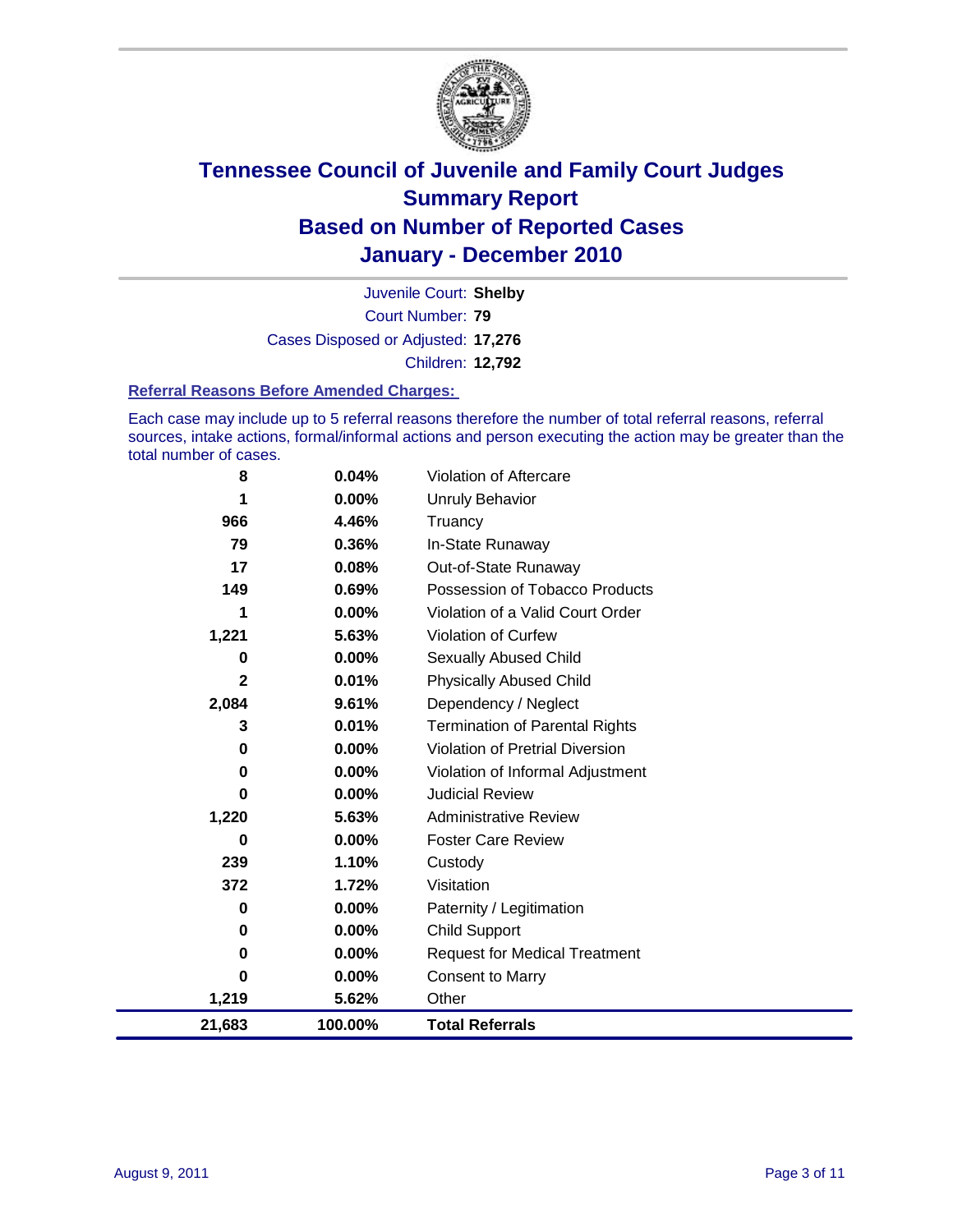

| 126                        | 0.58%                              | Other                             |  |  |  |
|----------------------------|------------------------------------|-----------------------------------|--|--|--|
| $\bf{0}$                   | 0.00%                              | Unknown                           |  |  |  |
| 0                          | 0.00%                              | Hospital                          |  |  |  |
| 0                          | 0.00%                              | Child & Parent                    |  |  |  |
| 1                          | 0.00%                              | Victim                            |  |  |  |
| 29                         | 0.13%                              | <b>Other Court</b>                |  |  |  |
| 1,110                      | 5.12%                              | Social Agency                     |  |  |  |
| 116                        | 0.53%                              | <b>Court Staff</b>                |  |  |  |
| 1                          | $0.00\%$                           | <b>District Attorney's Office</b> |  |  |  |
| 0                          | $0.00\%$                           | Other State Department            |  |  |  |
| 0                          | 0.00%                              | <b>DCS</b>                        |  |  |  |
| 0                          | $0.00\%$                           | <b>CSA</b>                        |  |  |  |
| 200                        | 0.92%                              | School                            |  |  |  |
| 1                          | 0.00%                              | Self                              |  |  |  |
| 0                          | $0.00\%$                           | Relatives                         |  |  |  |
| 2,888                      | 13.32%                             | Parents                           |  |  |  |
| 17,211                     | 79.38%                             | Law Enforcement                   |  |  |  |
| <b>Referral Sources: 1</b> |                                    |                                   |  |  |  |
|                            |                                    | Children: 12,792                  |  |  |  |
|                            | Cases Disposed or Adjusted: 17,276 |                                   |  |  |  |
|                            | <b>Court Number: 79</b>            |                                   |  |  |  |
|                            | Juvenile Court: Shelby             |                                   |  |  |  |

### **Age of Child at Referral: 2**

| 4,108<br>2,618<br>11<br>0 | 32.11%<br>20.47%<br>0.09%<br>$0.00\%$ | Ages 15 through 16<br>Ages 17 through 18<br>Ages 19 and Over<br><b>Unknown</b> |
|---------------------------|---------------------------------------|--------------------------------------------------------------------------------|
|                           |                                       |                                                                                |
|                           |                                       |                                                                                |
|                           |                                       |                                                                                |
|                           |                                       |                                                                                |
| 2,271                     | 17.75%                                | Ages 13 through 14                                                             |
| 994                       | 7.77%                                 | Ages 11 through 12                                                             |
| 2,790                     |                                       | Ages 10 and Under                                                              |
|                           |                                       | 21.81%                                                                         |

<sup>1</sup> If different than number of Referral Reasons (21683), verify accuracy of your court's data.

<sup>2</sup> One child could be counted in multiple categories, verify accuracy of your court's data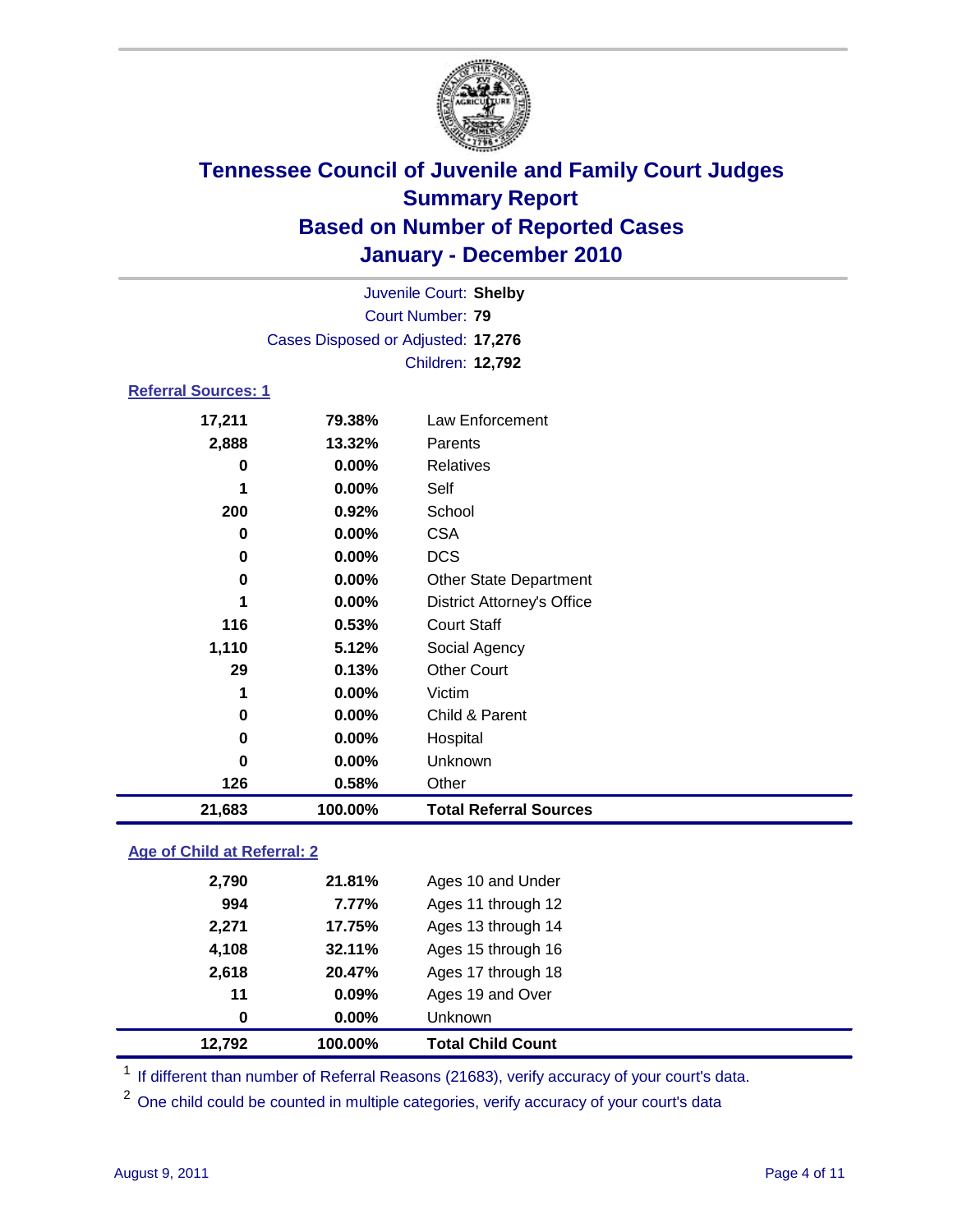

| Juvenile Court: Shelby                  |                                    |                          |  |  |
|-----------------------------------------|------------------------------------|--------------------------|--|--|
|                                         |                                    | Court Number: 79         |  |  |
|                                         | Cases Disposed or Adjusted: 17,276 |                          |  |  |
|                                         |                                    | Children: 12,792         |  |  |
| Sex of Child: 1                         |                                    |                          |  |  |
| 7,784                                   | 60.85%                             | Male                     |  |  |
| 5,008                                   | 39.15%                             | Female                   |  |  |
| $\mathbf 0$                             | 0.00%                              | Unknown                  |  |  |
| 12,792                                  | 100.00%                            | <b>Total Child Count</b> |  |  |
| Race of Child: 1                        |                                    |                          |  |  |
| 2,080                                   | 16.26%                             | White                    |  |  |
| 10,493                                  | 82.03%                             | African American         |  |  |
| 7                                       | 0.05%                              | Native American          |  |  |
| 34                                      | 0.27%                              | Asian                    |  |  |
| 164                                     | 1.28%                              | Mixed                    |  |  |
| 14                                      | 0.11%                              | Unknown                  |  |  |
| 12,792                                  | 100.00%                            | <b>Total Child Count</b> |  |  |
| <b>Hispanic Origin: 1</b>               |                                    |                          |  |  |
| 17                                      | 0.13%                              | Yes                      |  |  |
| 12,775                                  | 99.87%                             | <b>No</b>                |  |  |
| $\mathbf 0$                             | 0.00%                              | Unknown                  |  |  |
| 12,792                                  | 100.00%                            | <b>Total Child Count</b> |  |  |
| <b>School Enrollment of Children: 1</b> |                                    |                          |  |  |
| 10,573                                  | 82.65%                             | Yes                      |  |  |
| 2,216                                   | 17.32%                             | No                       |  |  |
| 3                                       | 0.02%                              | Unknown                  |  |  |
| 12,792                                  | 100.00%                            | <b>Total Child Count</b> |  |  |

<sup>1</sup> One child could be counted in multiple categories, verify accuracy of your court's data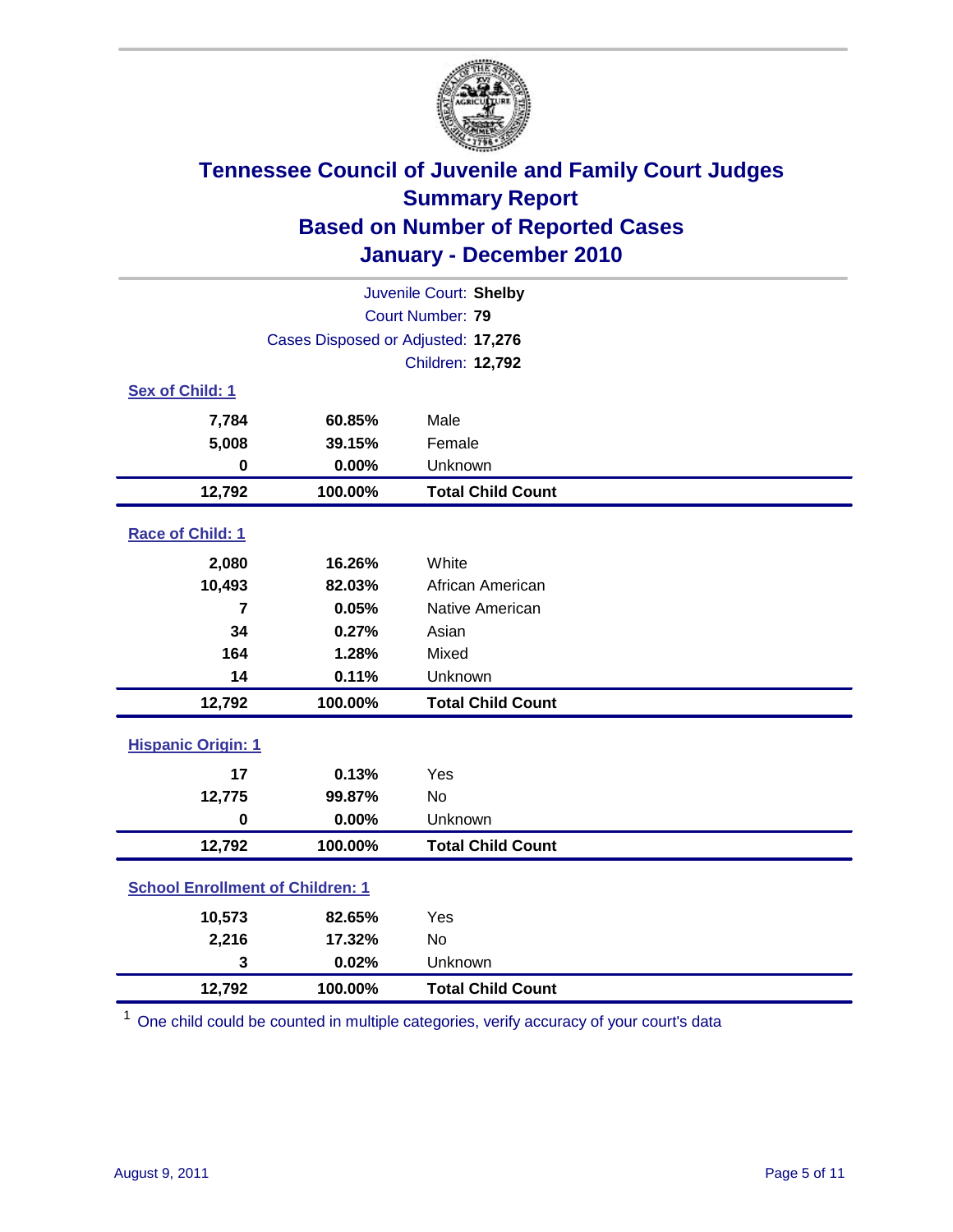

Court Number: **79** Juvenile Court: **Shelby** Cases Disposed or Adjusted: **17,276** Children: **12,792**

### **Living Arrangement of Child at Time of Referral: 1**

| 12,792 | 100.00%  | Total Child Count            |
|--------|----------|------------------------------|
| 221    | 1.73%    | Other                        |
| 115    | $0.90\%$ | Unknown                      |
| 9      | $0.07\%$ | Independent                  |
| 43     | 0.34%    | In an Institution            |
| 15     | 0.12%    | In a Residential Center      |
| 46     | 0.36%    | In a Group Home              |
| 267    | 2.09%    | With Foster Family           |
| 0      | 0.00%    | With Adoptive Parents        |
| 2,164  | 16.92%   | <b>With Relatives</b>        |
| 954    | 7.46%    | With Father                  |
| 7,459  | 58.31%   | With Mother                  |
| 365    | 2.85%    | With Mother and Stepfather   |
| 108    | $0.84\%$ | With Father and Stepmother   |
| 1,026  | 8.02%    | With Both Biological Parents |
|        |          |                              |

#### **Type of Detention: 2**

| 17,276 | 100.00%  | <b>Total Detention Count</b> |  |
|--------|----------|------------------------------|--|
| 0      | $0.00\%$ | Other                        |  |
| 11,380 | 65.87%   | Does Not Apply               |  |
| 0      | $0.00\%$ | <b>Unknown</b>               |  |
| 0      | $0.00\%$ | <b>Psychiatric Hospital</b>  |  |
| 0      | 0.00%    | Jail - No Separation         |  |
| 0      | $0.00\%$ | Jail - Partial Separation    |  |
| 0      | 0.00%    | Jail - Complete Separation   |  |
| 5,896  | 34.13%   | Juvenile Detention Facility  |  |
| 0      | $0.00\%$ | Non-Secure Placement         |  |
|        |          |                              |  |

<sup>1</sup> One child could be counted in multiple categories, verify accuracy of your court's data

<sup>2</sup> If different than number of Cases (17276) verify accuracy of your court's data.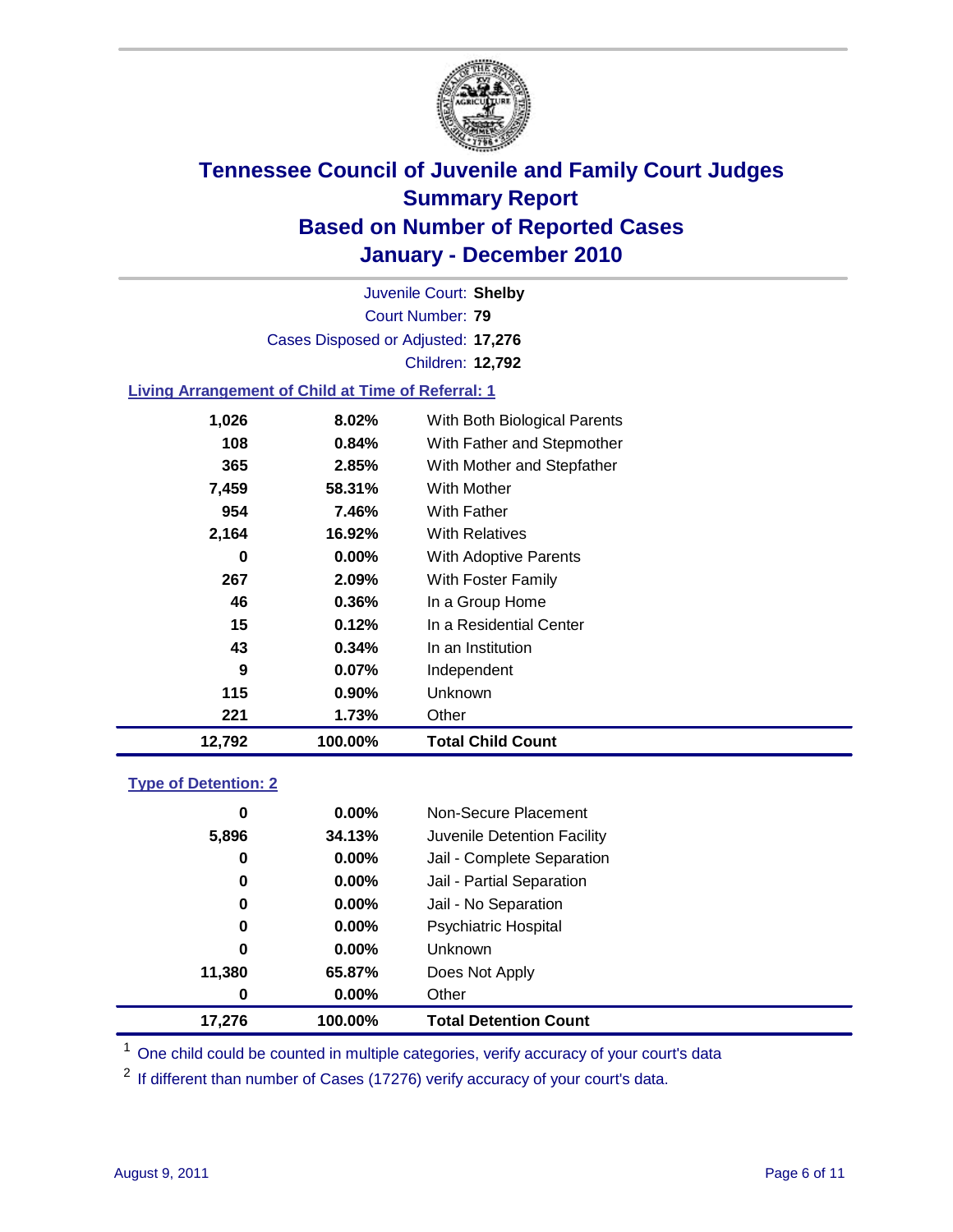

|                                                    | Juvenile Court: Shelby             |                                      |  |  |  |
|----------------------------------------------------|------------------------------------|--------------------------------------|--|--|--|
|                                                    | Court Number: 79                   |                                      |  |  |  |
|                                                    | Cases Disposed or Adjusted: 17,276 |                                      |  |  |  |
|                                                    |                                    | Children: 12,792                     |  |  |  |
| <b>Placement After Secure Detention Hearing: 1</b> |                                    |                                      |  |  |  |
| 1,210                                              | 7.00%                              | Returned to Prior Living Arrangement |  |  |  |
| 517                                                | 2.99%                              | Juvenile Detention Facility          |  |  |  |
| 0                                                  | 0.00%                              | Jail                                 |  |  |  |
| 0                                                  | 0.00%                              | Shelter / Group Home                 |  |  |  |
| 0                                                  | 0.00%                              | <b>Foster Family Home</b>            |  |  |  |
| 0                                                  | 0.00%                              | Psychiatric Hospital                 |  |  |  |
| 0                                                  | 0.00%                              | Unknown                              |  |  |  |
| 15,549                                             | 90.00%                             | Does Not Apply                       |  |  |  |
| 0                                                  | 0.00%                              | Other                                |  |  |  |
| 17,276                                             | 100.00%                            | <b>Total Placement Count</b>         |  |  |  |
| <b>Intake Actions: 2</b>                           |                                    |                                      |  |  |  |
|                                                    |                                    |                                      |  |  |  |
| 4,323                                              | 19.94%                             | <b>Petition Filed</b>                |  |  |  |
| 0                                                  | 0.00%                              | <b>Motion Filed</b>                  |  |  |  |
| 17,360                                             | 80.06%                             | <b>Citation Processed</b>            |  |  |  |
| 0                                                  | 0.00%                              | Notification of Paternity Processed  |  |  |  |
| 0                                                  | 0.00%                              | Scheduling of Judicial Review        |  |  |  |
| 0                                                  | 0.00%                              | Scheduling of Administrative Review  |  |  |  |
| 0                                                  | 0.00%                              | Scheduling of Foster Care Review     |  |  |  |
| 0                                                  | 0.00%                              | <b>Unknown</b>                       |  |  |  |
|                                                    |                                    |                                      |  |  |  |
| 0                                                  | 0.00%                              | Does Not Apply                       |  |  |  |
| 0                                                  | 0.00%                              | Other                                |  |  |  |

<sup>1</sup> If different than number of Cases (17276) verify accuracy of your court's data.

<sup>2</sup> If different than number of Referral Reasons (21683), verify accuracy of your court's data.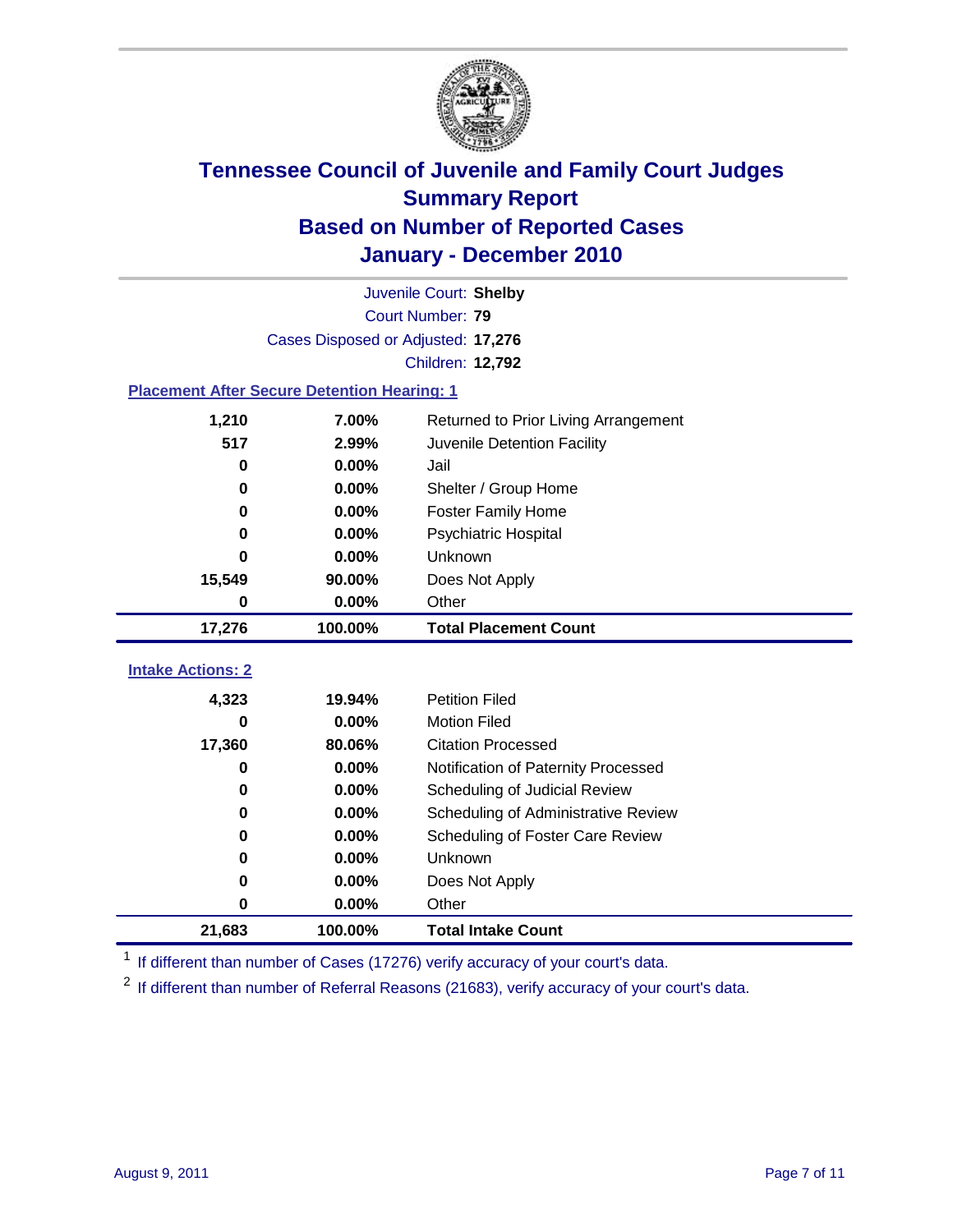

Court Number: **79** Juvenile Court: **Shelby** Cases Disposed or Adjusted: **17,276** Children: **12,792**

#### **Last Grade Completed by Child: 1**

| 659                                     | 5.17%   | Too Young for School     |  |
|-----------------------------------------|---------|--------------------------|--|
| 269                                     | 2.11%   | Preschool                |  |
| 217                                     | 1.70%   | Kindergarten             |  |
| 211                                     | 1.65%   | 1st Grade                |  |
| 252                                     | 1.98%   | 2nd Grade                |  |
| 236                                     | 1.85%   | 3rd Grade                |  |
| 264                                     | 2.07%   | 4th Grade                |  |
| 488                                     | 3.83%   | 5th Grade                |  |
| 807                                     | 6.33%   | 6th Grade                |  |
| 1,145                                   | 8.98%   | 7th Grade                |  |
| 1,953                                   | 15.32%  | 8th Grade                |  |
| 2,121                                   | 16.64%  | 9th Grade                |  |
| 1,860                                   | 14.59%  | 10th Grade               |  |
| 1,123                                   | 8.81%   | 11th Grade               |  |
| 143                                     | 1.12%   | 12th Grade               |  |
| 1                                       | 0.01%   | Non-Graded Special Ed    |  |
| $\bf{0}$                                | 0.00%   | <b>GED</b>               |  |
| $\bf{0}$                                | 0.00%   | Graduated                |  |
| 797                                     | 6.25%   | Never Attended School    |  |
| 204                                     | 1.60%   | Unknown                  |  |
| 0                                       | 0.00%   | Other                    |  |
| 12,750                                  | 100.00% | <b>Total Child Count</b> |  |
| <b>Enrolled in Special Education: 1</b> |         |                          |  |

| 12.792                                | 100.00% | <b>Total Child Count</b> |  |  |
|---------------------------------------|---------|--------------------------|--|--|
| 1.920                                 | 15.01%  | Unknown                  |  |  |
| 10.279                                | 80.35%  | No                       |  |  |
| 593                                   | 4.64%   | Yes                      |  |  |
| <u>Embreu III opecial Eugeanon. T</u> |         |                          |  |  |

 $1$  One child could be counted in multiple categories, verify accuracy of your court's data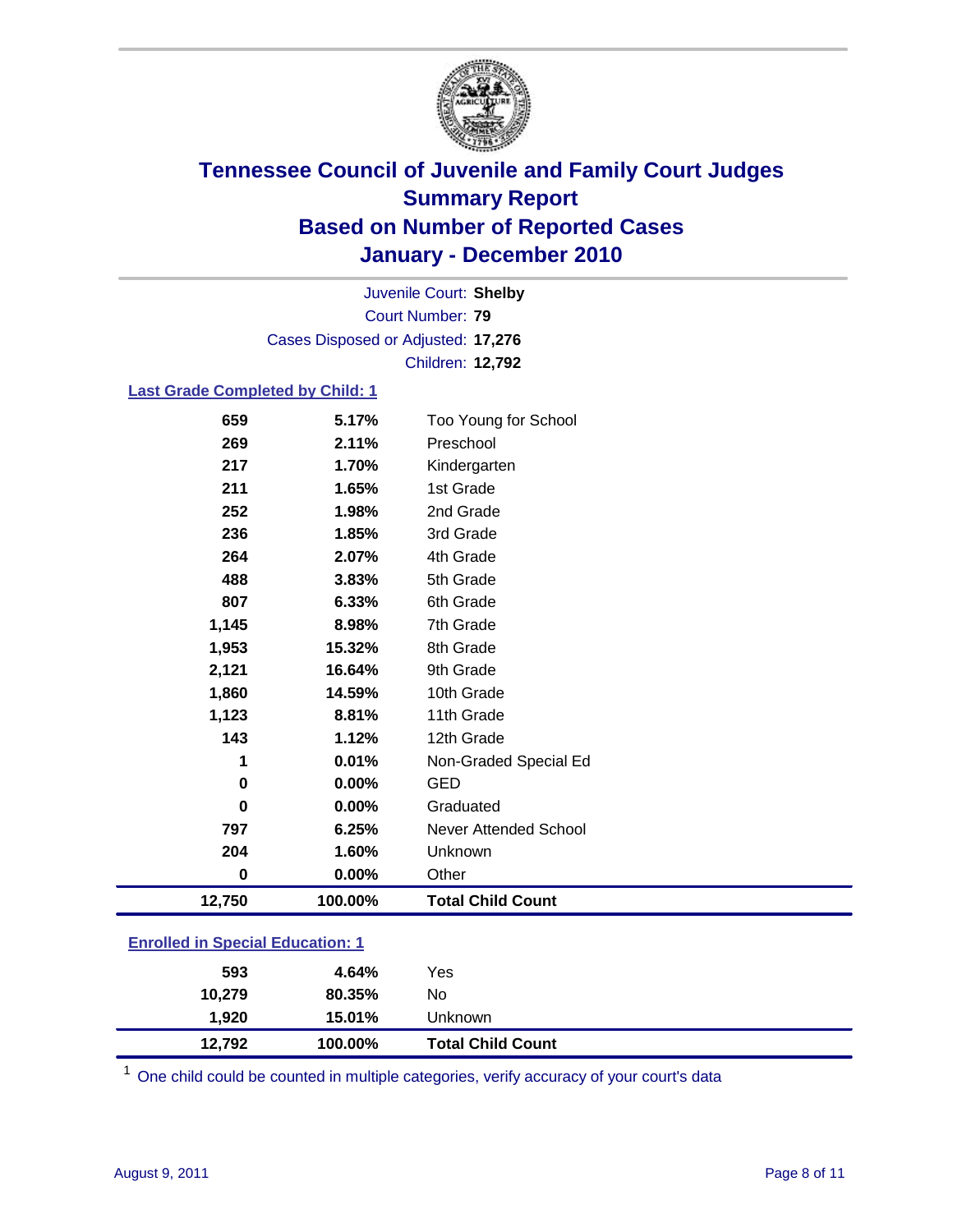

|                              | Juvenile Court: Shelby             |                           |  |  |
|------------------------------|------------------------------------|---------------------------|--|--|
|                              | Court Number: 79                   |                           |  |  |
|                              | Cases Disposed or Adjusted: 17,276 |                           |  |  |
|                              |                                    | <b>Children: 12,792</b>   |  |  |
| <b>Action Executed By: 1</b> |                                    |                           |  |  |
| 2,187                        | 10.09%                             | Judge                     |  |  |
| 7,242                        | 33.40%                             | Magistrate                |  |  |
| 12,001                       | 55.35%                             | <b>YSO</b>                |  |  |
| 253                          | 1.17%                              | Other                     |  |  |
| 0                            | $0.00\%$                           | Unknown                   |  |  |
| 21,683                       | 100.00%                            | <b>Total Action Count</b> |  |  |

### **Formal / Informal Actions: 1**

| 1,517  | 7.00%    | Dismissed                                        |
|--------|----------|--------------------------------------------------|
| 0      | $0.00\%$ | Retired / Nolle Prosequi                         |
| 2,825  | 13.03%   | <b>Complaint Substantiated Delinquent</b>        |
| 3      | 0.01%    | <b>Complaint Substantiated Status Offender</b>   |
| 1,763  | 8.13%    | <b>Complaint Substantiated Dependent/Neglect</b> |
| 0      | 0.00%    | <b>Complaint Substantiated Abused</b>            |
| 0      | $0.00\%$ | <b>Complaint Substantiated Mentally III</b>      |
| 14,400 | 66.41%   | Informal Adjustment                              |
| 0      | $0.00\%$ | <b>Pretrial Diversion</b>                        |
| 434    | 2.00%    | <b>Transfer to Adult Court Hearing</b>           |
| 0      | $0.00\%$ | Charges Cleared by Transfer to Adult Court       |
| 5      | 0.02%    | <b>Special Proceeding</b>                        |
| 0      | $0.00\%$ | <b>Review Concluded</b>                          |
| 0      | $0.00\%$ | Case Held Open                                   |
| 736    | $3.39\%$ | Other                                            |
| 0      | $0.00\%$ | Unknown                                          |
| 21,683 | 100.00%  | <b>Total Action Count</b>                        |

<sup>1</sup> If different than number of Referral Reasons (21683), verify accuracy of your court's data.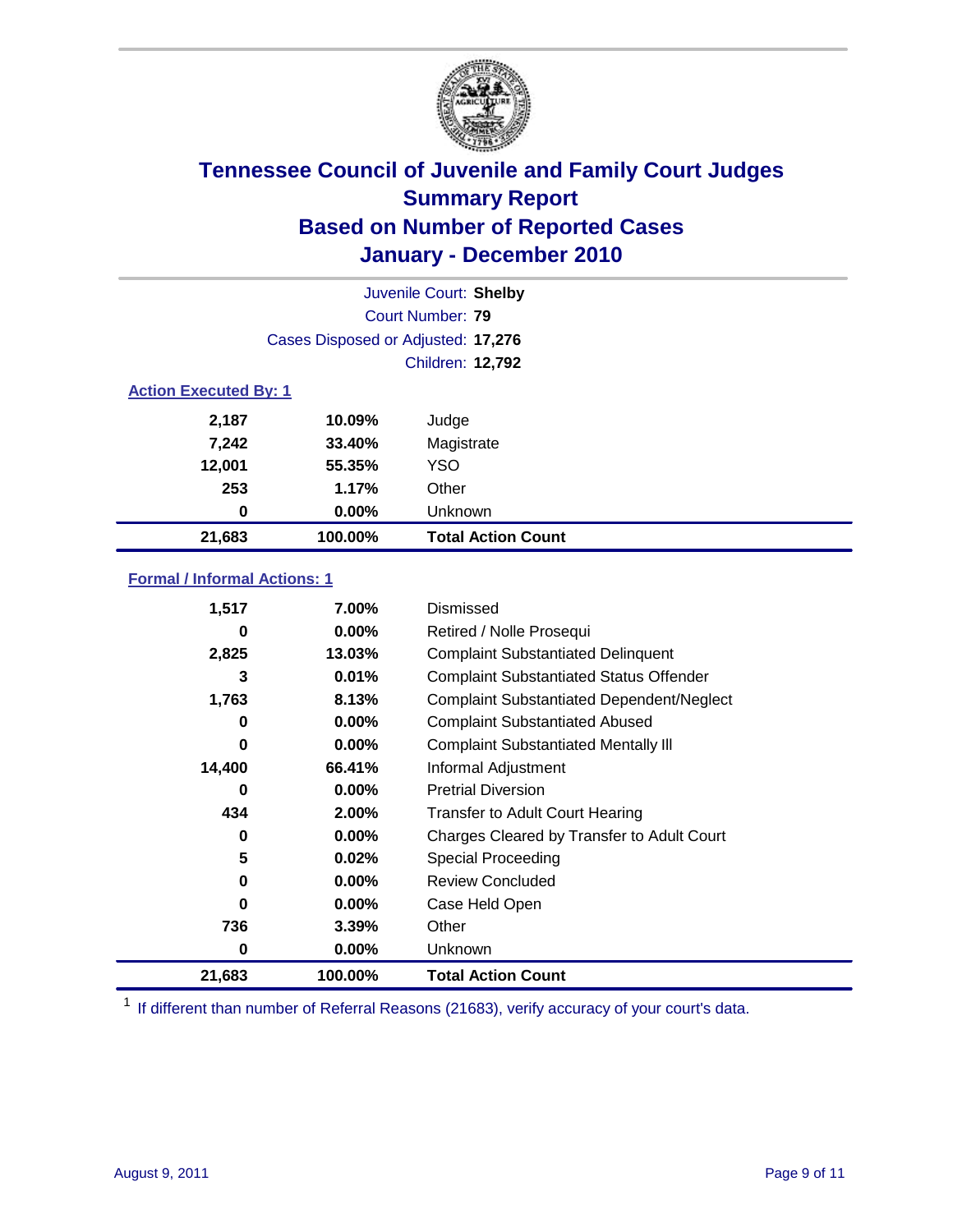

|                       |                                    | Juvenile Court: Shelby                                |
|-----------------------|------------------------------------|-------------------------------------------------------|
|                       |                                    | Court Number: 79                                      |
|                       | Cases Disposed or Adjusted: 17,276 |                                                       |
|                       |                                    | Children: 12,792                                      |
| <b>Case Outcomes:</b> |                                    | There can be multiple outcomes for one child or case. |
| 4,643                 | 23.00%                             | <b>Case Dismissed</b>                                 |
| 0                     | 0.00%                              | Case Retired or Nolle Prosequi                        |
| 8,151                 | 40.38%                             | Warned / Counseled                                    |
| 0                     | 0.00%                              | Held Open For Review                                  |
| 558                   | 2.76%                              | Supervision / Probation to Juvenile Court             |
| 86                    | 0.43%                              | <b>Probation to Parents</b>                           |
| 364                   | 1.80%                              | Referral to Another Entity for Supervision / Service  |
| 344                   | 1.70%                              | Referred for Mental Health Counseling                 |
| 0                     | 0.00%                              | Referred for Alcohol and Drug Counseling              |
| 0                     | 0.00%                              | <b>Referred to Alternative School</b>                 |
| 4                     | 0.02%                              | Referred to Private Child Agency                      |
| 4                     | 0.02%                              | Referred to Defensive Driving School                  |
| 0                     | 0.00%                              | Referred to Alcohol Safety School                     |
| 0                     | 0.00%                              | Referred to Juvenile Court Education-Based Program    |
| 257                   | 1.27%                              | Driver's License Held Informally                      |
| 0                     | 0.00%                              | <b>Voluntary Placement with DMHMR</b>                 |
| 0                     | 0.00%                              | <b>Private Mental Health Placement</b>                |
| 0                     | 0.00%                              | <b>Private MR Placement</b>                           |
| 734                   | 3.64%                              | Placement with City/County Agency/Facility            |
| 2,093                 | 10.37%                             | Placement with Relative / Other Individual            |
| 4                     | 0.02%                              | Fine                                                  |
| 385                   | 1.91%                              | <b>Public Service</b>                                 |
| 316                   | 1.57%                              | Restitution                                           |
| 0                     | 0.00%                              | Runaway Returned                                      |
| 38                    | 0.19%                              | No Contact Order                                      |
| 0                     | 0.00%                              | Injunction Other than No Contact Order                |
| 0                     | 0.00%                              | <b>House Arrest</b>                                   |
| 0                     | 0.00%                              | <b>Court Defined Curfew</b>                           |
| 0                     | 0.00%                              | Dismissed from Informal Adjustment                    |
| 0                     | 0.00%                              | <b>Dismissed from Pretrial Diversion</b>              |
| 0                     | 0.00%                              | Released from Probation                               |
| 204                   | 1.01%                              | <b>Transferred to Adult Court</b>                     |
| $\pmb{0}$             | $0.00\%$                           | <b>DMHMR Involuntary Commitment</b>                   |